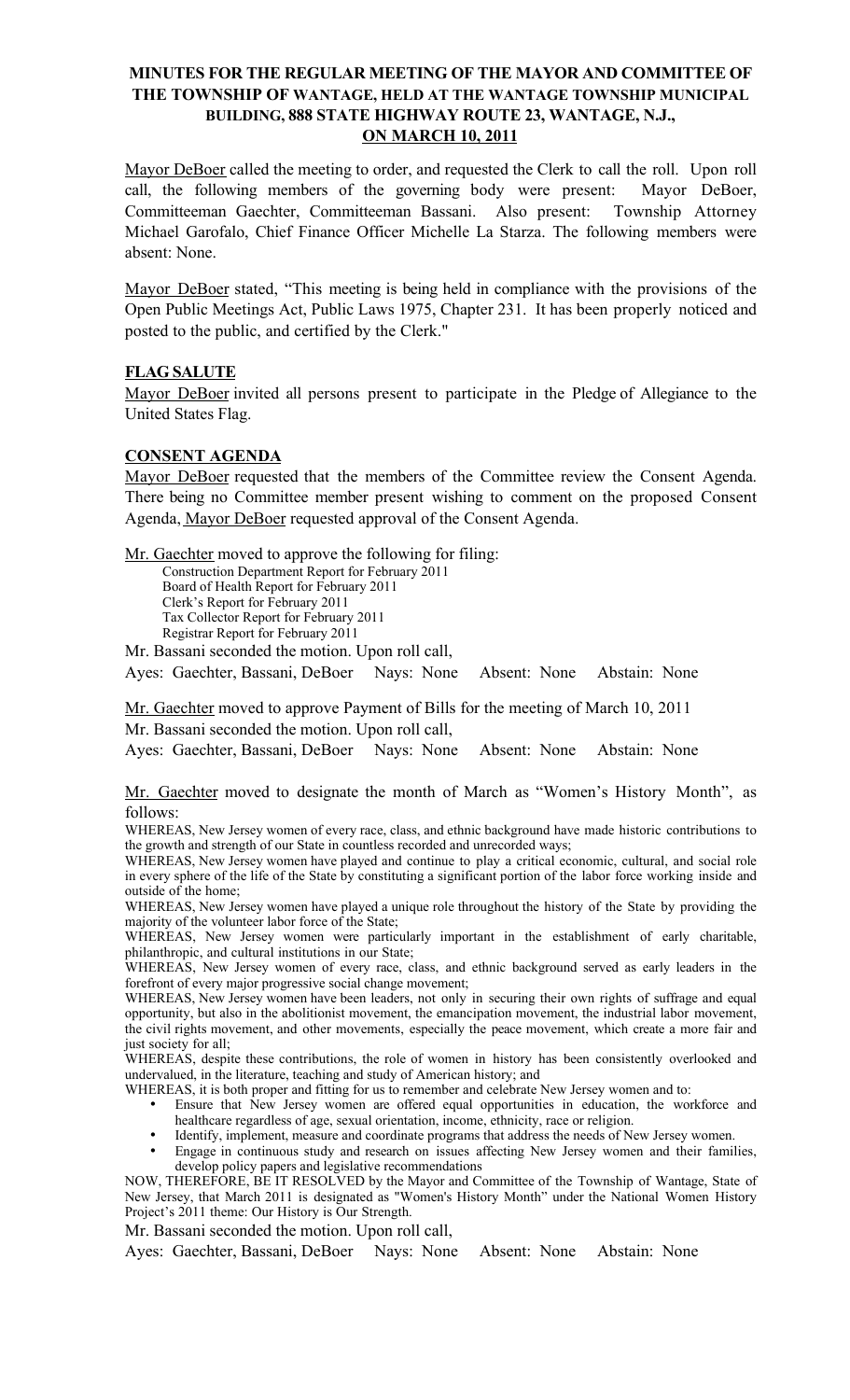# PAGETWO OFTHE MINUTES OF MARCH 10, 2011

Mr. Gaechter moved to authorize the execution of an agreement between the State of New Jersey, the County of Sussex, and the Township of Wantage, clarifying local, county and state jurisdiction for public road maintenance in the vicinity of Lower Unionville Road. Mr. Bassani seconded the motion. Upon roll call,

Ayes: Gaechter, Bassani, DeBoer Nays: None Absent: None Abstain: None

Mr. Gaechter moved to authorize cancellation of taxes on Block 24 Lot 10.02 Q0074 for the 3rd and 4th Quarter of 2010, reflecting statutory correction to tax exempt status for property purchased by the State of New Jersey. Mr. Bassani seconded the motion. Upon roll call, Ayes: Gaechter, Bassani, DeBoer Nays: None Absent: None Abstain: None

Mr. Gaechter moved to authorize escrow refund of \$152.00 to Richard & Ivette Kruk, for Land Use Board application L-4-2010, on Block 113, Lot 7. Mr. Bassani seconded the motion. Upon roll call,

Ayes: Gaechter, Bassani, DeBoer Nays: None Absent: None Abstain: None

Mr. Gaechter moved to authorize refund of \$30.00 to Suzanne Tellefsen for a certified copy of marriage license issued by the State of New Jersey rather than Wantage Township (local fee paid in error). Mr. Bassani seconded the motion. Upon roll call,

Ayes: Gaechter, Bassani, DeBoer Nays: None Absent: None Abstain: None

Mr. Gaechter moved to authorize use of additional sick leave benefit as provided under collective bargaining agreement for employee Kim Moore, as follows:

WHEREAS, Chapter VI of the Personnel Policies and Employee Handbook of Wantage Township provides "In the event that a full-time permanent employee must undergo hospitalization for major illness, and/or recuperation from a major illness, which requires the Employee to miss more than ten (10) consecutive working days, and if the said Employee has exhausted his existing sick leave bank, the said Employee shall be entitled to receive additional sick leave in the amount of three (3) days per year of service. A doctor's certification shall be required to establish eligibility for the additional sick leave described herein. Said additional sick leave is not cumulative, and may under no circumstances become accrued sick days for the employee"; and

WHEREAS, said employee benefit is ratified in the collective bargaining agreement between Wantage Township and United Public Service Employees Union, and

WHEREAS, Kim Moore has requested Additional Sick Leave Benefit as provided above, and has provided the required doctor's certification;

NOW, THEREFORE, BE IT RESOLVED that the Mayor and Committee of the Township of Wantage, in the County of Sussex, does hereby authorize additional sick leave benefit for Kim Moore totaling 41 days during the months of January, February and March, 2011.

Mr. Bassani seconded the motion. Upon roll call,

Ayes: Gaechter, Bassani, DeBoer Nays: None Absent: None Abstain: None

#### Administrator's Report

Mr. Doherty presented recommendations of Judge Craig Dana for staffing the municipal court offices.

After review and consideration, the members of the governing body agreed to take action on two motions, and to table action regarding a permanent appointment to a part time clerk typist position with the understanding that members of the governing body would contact the Judge directly to further review explanations in support of his recommendation.

Mr. Bassani moved to extend the employment of Rachel Nestel in the municipal court from March 15 through April 15 as a temporary part time clerk typist, and to name Maria Spiegler and Sherry Hansen as back up Acting Court Administrators in the event of the unavailability of Court Administrator Tania Ell, at a rate of compensation of \$50 per callout. Mr. Gaechter seconded the motion. Upon roll call,

Ayes: Gaechter, Bassani, DeBoer Nays: None Absent: None Abstain: None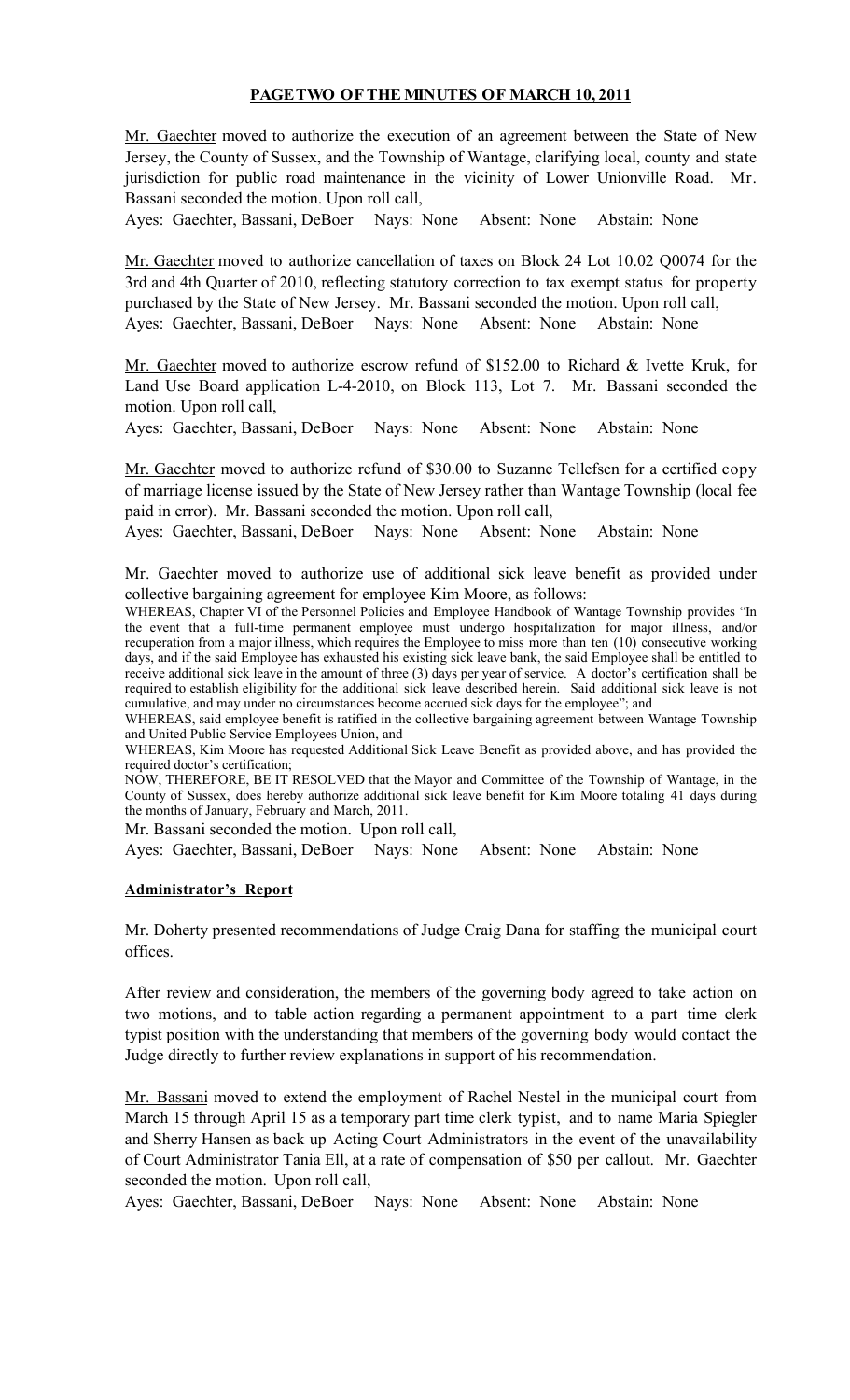# PAGE THREE OF THE MINUTES OF MARCH 10, 2011

#### Attorney's Report

Mr. Garofalo initiated a discussion regarding Solar Farm applications, their designation of "Favored Tax Status", and potential implications for Wantage Township. Mr. Garofalo suggested it would be prudent for Mayor DeBoer and/or Mr. Gaechter to offer regular update reports of applications and activities at the Land Use Board meeting so that the governing body and their professionals may have the benefit of advance notification when matters such as this are being discussed and considered at the Land Use Board level.

General discussion continued regarding the implications and details of Solar Farm applications.

#### Township Committee Member Reports

#### Energy Efficiency Grant Eligibility

Mr. Gaechter reviewed the details of presentations made by Sussex Wantage School Administration representatives and High Point Regional High School Business Administrator Linda Alvarez, regarding projects that could be pursued if Wantage Township were to donate its Energy Efficiency Grant eligibility to one of the School Districts. Mr. Gaechter stated that both schools have valid projects for consideration and if this grant program continues next year with available funding, he would support donating the Township's eligibility to the High School, but as for the 2011 Grant Eligibility of \$50,000, Mr. Gaechter moved to donate this grant eligibility to the Sussex Wantage School District. Mr. Bassani seconded the motion. General discussion took place regarding the recommendation made. After review and consideration, the governing body agreed they were ready to call the roll. Upon roll call, Ayes: Gaechter, Bassani, DeBoer Nays: None Absent: None Abstain: None Ayes: Gaechter, Bassani, DeBoer Nays: None Absent: None Abstain: None

#### NEW BUSINESS:

### INTRODUCTION OF 2011 MUNICIPAL BUDGET

Mr. Doherty offered a brief review of the proposed 2011 Municipal budget. General discussion took place regarding the time frame allowable for introduction and adoption of a municipal budget, with members of the governing body expressing a desire to continue their scrutiny of the municipal budget between now and the public hearing date. Mr. Bassani suggested that several budget line items might be appropriate for adjustment based on historical spending trends and year-to-date spending report, but wished to review details prior to offering any specific recommendations. Mr. Bassani was directed to set up an appointment with CFO Michelle La Starza to address those questions and clarifications.

Mr. Gaechter moved to introduce the 2011 Wantage Township Municipal Budget, with a public hearing date scheduled for May 12, 2011, as follows:

Be it Resolved, that the following statements of revenues and appropriations shall constitute the Municipal Budget for the year 2011; Be it Further Resolved, that said Budget be published in the new Jersey Herald Newspaper in the issue of April 25, 2011: The Governing Body of the of does hereby approve the following as the Budget for the year 2011: A hearing on the Budget and Tax Resolution will be held at the municipal building on May 12, 2011 at 7:00 o'clock P.M. at which time and place objections to said Budget and Tax Resolution for the year 2011 may be presented by taxpayers or other interested persons. General Appropriations:

1. Appropriations within "CAPS" - Municipal Purposes 3,706,080.00

2. Appropriations excluded from "CAPS (a) Municipal Purposes 1,518,377.00

Total General Appropriations excluded from "CAPS" 1,518,377.00

3.Reserve for Uncollected) - Based on Estimated 95.5 Percent of Tax Collections 1,359,067.00

4. Total General Appropriations 6,583,524.00

5. Less Anticipated Revenues Other Than Current Property Tax 3,077,231.00

6. Difference: Amount to be Raised by Taxes for Support of Municipal Budget

(a) Local Tax for Municipal Purposes Including Reserve for Uncollected Taxes 3,506,293.00

Mr. Bassani seconded the motion. Upon roll call,

Ayes: Gaechter, Bassani, DeBoer Nays: None Absent: None Abstain: None